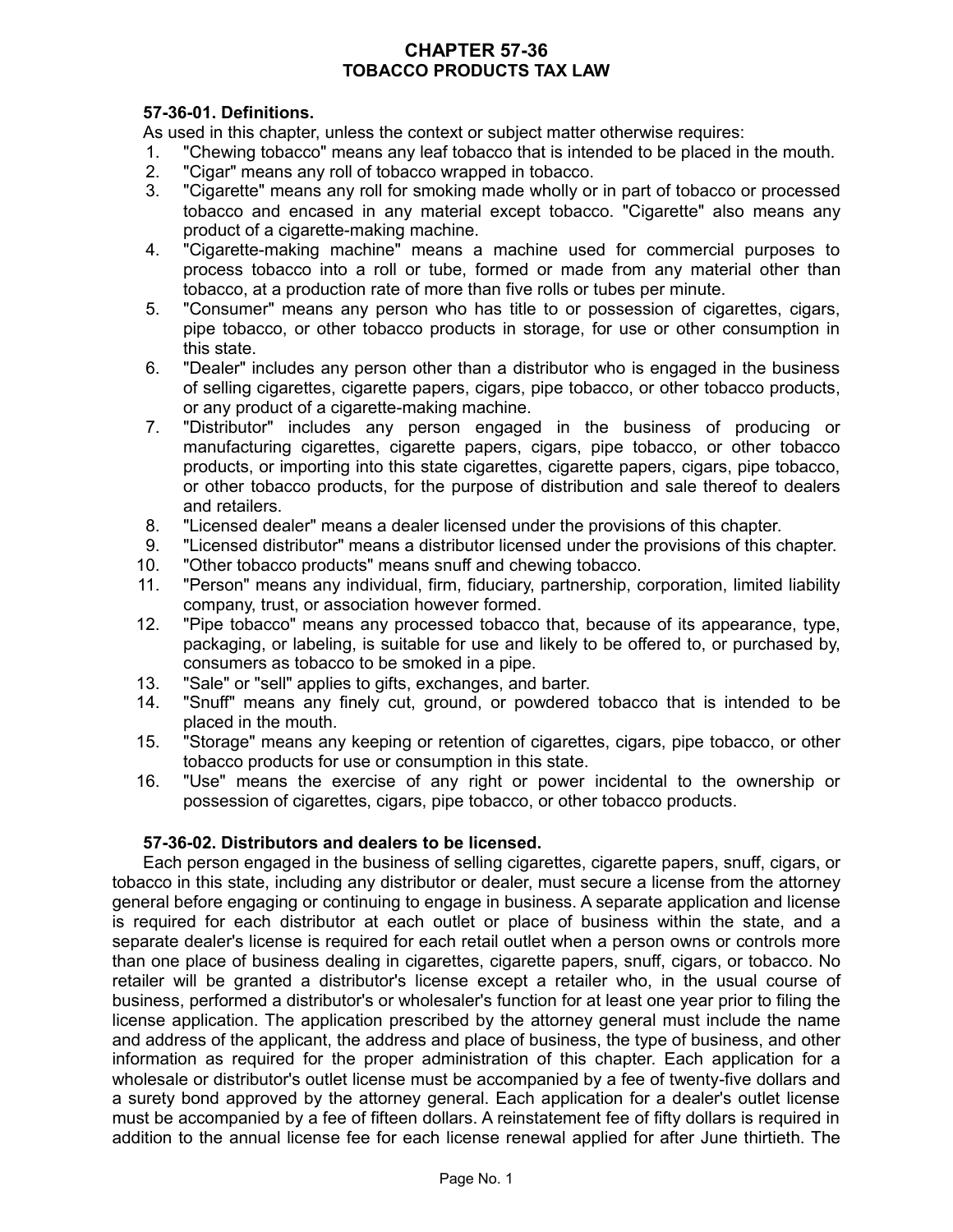total reinstatement fee may not exceed five hundred dollars for any one licensee in any fiscal year. A distributor's license does not authorize the holder to make retail sales. Each license issued must be prominently displayed on the premises covered by the license.

### **57-36-03. License.**

Each license issued under the provisions of this chapter is valid until the first day of July subsequent to the date of issuance unless sooner revoked by the attorney general or unless the business with respect to which such license was issued is transferred, in either of which cases the holder of the license shall return it immediately to the attorney general. The license issued is annual and runs from July first of each year to June thirtieth of the following year.

### **57-36-04. Revocation of license - Penalty.**

The attorney general may revoke the license of any dealer or distributor for failure to comply with any of the provisions of this chapter, or any of the rules or regulations prescribed by the tax commissioner or the attorney general. When a license has been legally revoked, no license may be issued again to the licensee for a period of one year thereafter. A person may not sell any cigarettes, cigarette papers, snuff, cigars, or tobacco after that person's license has been revoked as provided in this chapter.

### **57-36-05. Unlawful to sell without license.**

A dealer or distributor may not sell cigarettes, cigarette papers, snuff, cigars, or tobacco in this state at wholesale or at retail unless a license has been issued to that dealer or distributor as prescribed by this chapter, and a person may not sell, offer for sale, or possess with the intent to sell, any cigarettes, cigarette papers, snuff, cigars, or tobacco without such license.

### **57-36-05.1. Sale of imported cigarettes - When prohibited.**

A dealer, distributor, or other person may not sell or distribute in this state any tobacco product previously exported from the United States.

#### **57-36-05.2. Sale of noncompliant tobacco products.**

A dealer, distributor, or other person may not knowingly sell or distribute in this state any tobacco product manufactured by a tobacco product manufacturer not in compliance with subsection 2 of section 51-25-02.

#### **57-36-05.3. Use of cigarette-making machines - When allowed.**

A person may not maintain or operate in this state a cigarette-making machine unless that person:

- 1. Has a valid federal permit as a tobacco product manufacturer issued under 26 U.S.C. 5713; or
- 2. Uses the machine exclusively for personal purposes. A cigarette-making machine may be considered used exclusively for personal purposes only if the product resulting from the operation of the machine is consumed by the individual who owns the machine or by other persons whose consumption of the product is incidental to the owner's personal use of the machine.

#### **57-36-05.4. Certain cigarette-making machines - Registration requirements.**

The following requirements apply to any cigarette-making machine:

- 1. A person may not maintain or operate a cigarette-making machine in this state unless the machine has been registered with the attorney general in the form and manner as prescribed by the attorney general. The person registering a machine under this section shall certify under penalties of perjury that all statements in the registration and in any attachments to the registration are true, accurate, and complete.
- 2. The registration expires three years from the date the machine is registered with the attorney general and must be renewed as provided under subsection 1.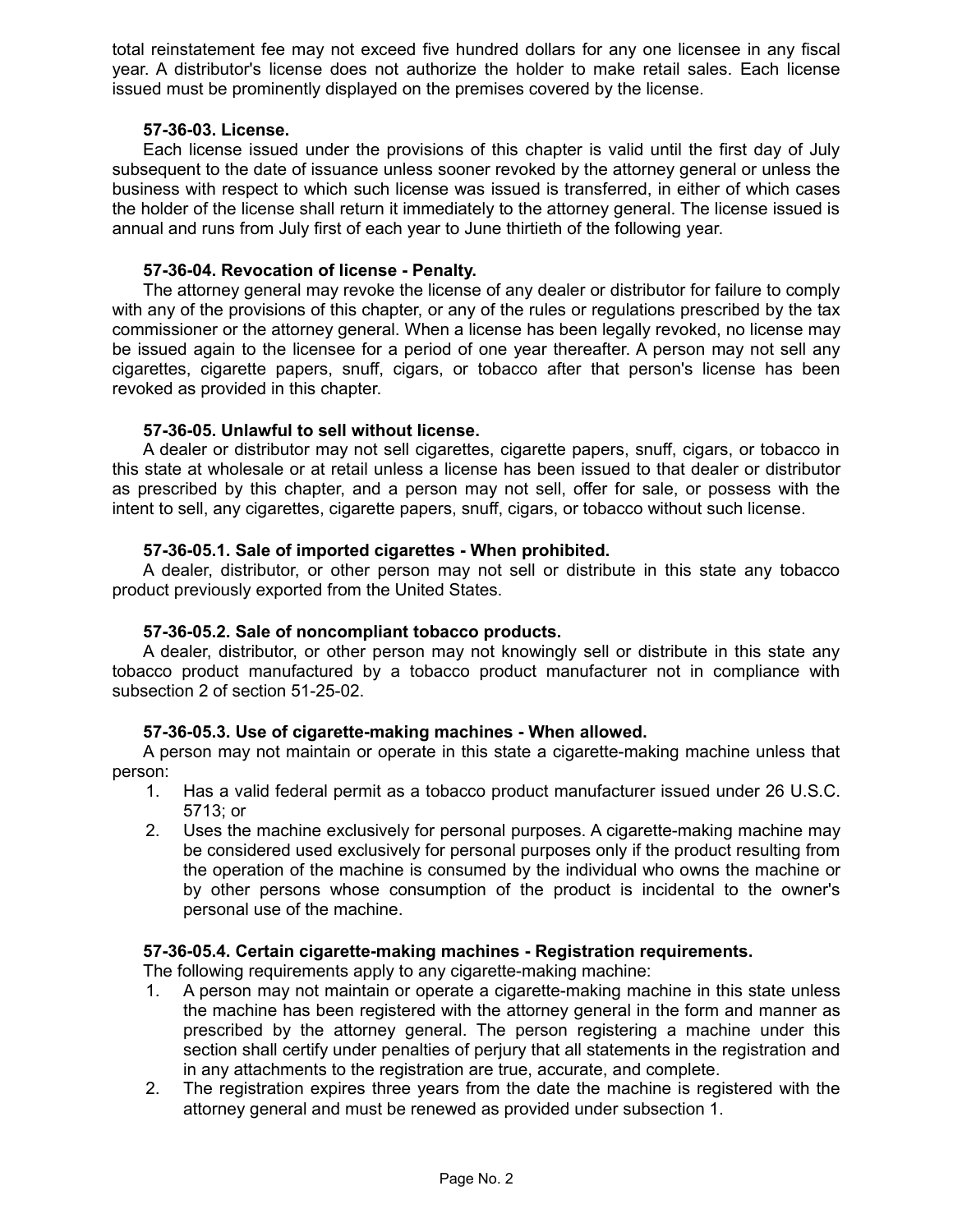- 3. The person registering the machine shall attach to the registration a copy of a valid federal permit issued to the person under 26 U.S.C. 5713 or an affidavit indicating that the machine will be used exclusively for personal purposes as described in section 57-36-05.3.
- 4. The registration required under this section immediately terminates if the federal permit is declared invalid, surrendered, or revoked, or any statement in the affidavit ceases to be true, correct, or complete.

# **57-36-06. Cigarettes - Amount of tax.**

There are levied and assessed, and there must be collected and paid to the state tax commissioner, upon all cigarettes sold in this state, the following excise taxes, payment thereof to be made prior to the time of the sale and delivery thereof:

- 1. Class A. On cigarettes weighing not more than three pounds [1360.78 grams] per thousand, five mills on each such cigarette.
- 2. Class B. On cigarettes weighing more than three pounds [1360.78 grams] per thousand, five and one-half mills on each such cigarette.

# **57-36-06.1. Cigarette-making machines - Requirements.**

A person operating or maintaining a cigarette-making machine who is a tobacco product manufacturer under Public Law 112-141 [126 Stat. 914; 26 U.S.C. 5702 et seq.] shall:

- 1. Maintain on the machine, in good working order, a tamper-proof counting device that records the number of all rolls or tubes processed on the machine.
- 2. Provide the tax commissioner access to the machine and its counting device at all reasonable times for verification and other tax administration purposes.
- 3. Pay any taxes required under chapter 57-36.
- 4. Comply with the provisions of chapter 51-25 pertaining to all cigarettes produced by the machine.
- 5. Comply with the ignition propensity requirements under chapter 18-13 with respect to all cigarettes produced by the machine.
- 6. Use only federal tax-paid roll-your-own tobacco or tobacco exempt from federal tax under 26 U.S.C. 5704(b).

## **57-36-07. Packaging - Presumption from possession.**

Cigarettes must be packaged as follows:

- 1. All cigarettes sold or distributed in this state must be in packages containing twenty or more cigarettes each.
- 2. Each package of cigarettes displayed, exhibited, stored, or possessed in original cartons or containers upon the premises where consumer sales are made is conclusively presumed to be for sale to consumers.
- 3. All packages of roll-your-own tobacco sold or distributed in this state must be in packages containing at least 0.60 ounces [17 grams] of tobacco.

## **57-36-08. Stamps prepared by commissioner.**

Repealed by S.L. 1991, ch. 665, § 10.

## **57-36-09. Records to be kept by distributors and reports made - Penalty.**

Distributors shall keep records and make reports relating to purchases and sales of cigarettes, cigarette papers, cigars, pipe tobacco, or other tobacco products made by them, and must be punished for failure so to do, as follows:

1. Each distributor who shall dispose of cigarettes, cigarette papers, cigars, pipe tobacco, or other tobacco products shall keep and preserve for one year all invoices of cigarettes, cigarette papers, cigars, pipe tobacco, or other tobacco products purchased by the distributor and shall permit the state tax commissioner, and assistants, authorized agents, or representatives of the state tax commissioner, to inspect and examine all taxable merchandise, invoices, receipts, books, papers, and memoranda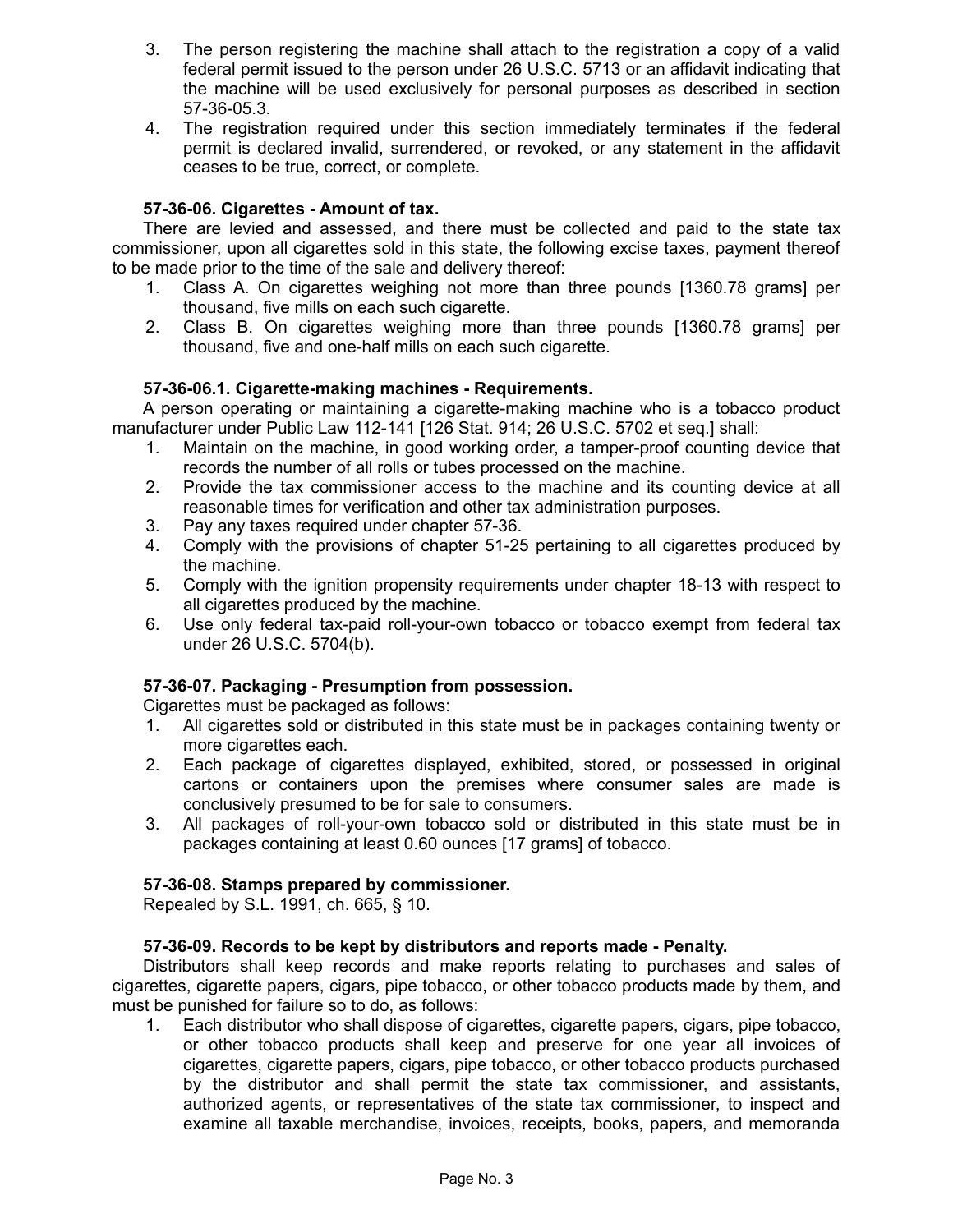as may be deemed necessary by the state tax commissioner, and assistants, authorized agents, or representatives of the state tax commissioner in determining the amount of the tax as may be yet due. Each person selling or otherwise disposing of cigarettes, cigarette papers, cigars, pipe tobacco, or other tobacco products as a distributor shall keep a record of all sales made within the state showing the name and address of the purchaser and the date of sale. For sales of other tobacco products, the records must also include the net weight in ounces, as listed by the manufacturer.

- 2. On or before the fifteenth day of each month, each licensed distributor, on such form as the state tax commissioner shall prescribe, shall report to the tax commissioner all purchases and sales of cigarettes, cigarette papers, cigars, pipe tobacco, or other tobacco products made from or to any persons either within or without this state during the preceding month. For sales of other tobacco products, each licensed distributor shall also report to the tax commissioner the net weight in ounces, as listed by the manufacturer. The tax levied by this chapter is payable monthly and must be remitted to the tax commissioner by each licensed distributor on or before the fifteenth day of the month following the monthly period.
- 3. Any person failing to file any prescribed form or return or to pay any tax within the time required or permitted by this section is subject to a penalty of five percent of the amount of tax due or five dollars, whichever is greater, plus interest of one percent of the tax per month or fraction of a month of delay except the first month after the return or the tax became due. The tax commissioner, if satisfied that the delay was excusable, may waive all or any part of the penalty. The penalty must be paid to the tax commissioner and disposed of in the same manner as are other receipts under this chapter.

#### **57-36-09.1. Warehouse - Record of deliveries and shipments.**

Records of all deliveries of shipments of cigarettes and snuff from a licensed public warehouse to persons within this state must be kept by the warehouse and be available to the tax commissioner for inspection. They must show the name and address of the consignee, the date, the quantity of cigarettes, snuff, cigars, or other tobacco products delivered, and such other information as the tax commissioner may require. These records must be preserved for one year from the date of delivery of the cigarettes, snuff, cigars, or other tobacco products.

#### **57-36-09.2. Examination and correction of returns - Collection of taxes.**

1. As soon as practicable after any return required by this chapter is filed, the tax commissioner shall examine the return and correct it, if necessary, according to the tax commissioner's best judgment and information. The return, with the tax commissioner's corrections, if any, is prima facie correct and is prima facie evidence of the correctness of the amount of tax due, as shown therein. Proof of any such correction by the tax commissioner may be made at any hearing before the tax commissioner or in any legal proceeding by a copy of the pertinent record of the tax commissioner under the certificate of the custodian of the original official record. Such a certified copy must, without further proof, be admitted into evidence before the tax commissioner or in any legal proceeding and is prima facie proof of the correctness of the amount of tax due, as shown therein. If the tax commissioner finds that any amount of tax is due under this chapter from any person and is unpaid, the tax commissioner shall notify such person of the deficiency, stating that the tax commissioner proposes to assess the amount due with interest and penalties as hereinafter provided. If a deficiency disclosed by the tax commissioner's examination cannot be allocated by the tax commissioner to a particular month or months, the tax commissioner shall notify such person of the deficiency, stating the tax commissioner's intention to assess the amount due for a given period without allocating it to any particular month or months, with the penalty provided in the case of other corrected returns. If any person making any return dies or becomes incompetent at any time before the tax commissioner issues notice that the tax commissioner proposes to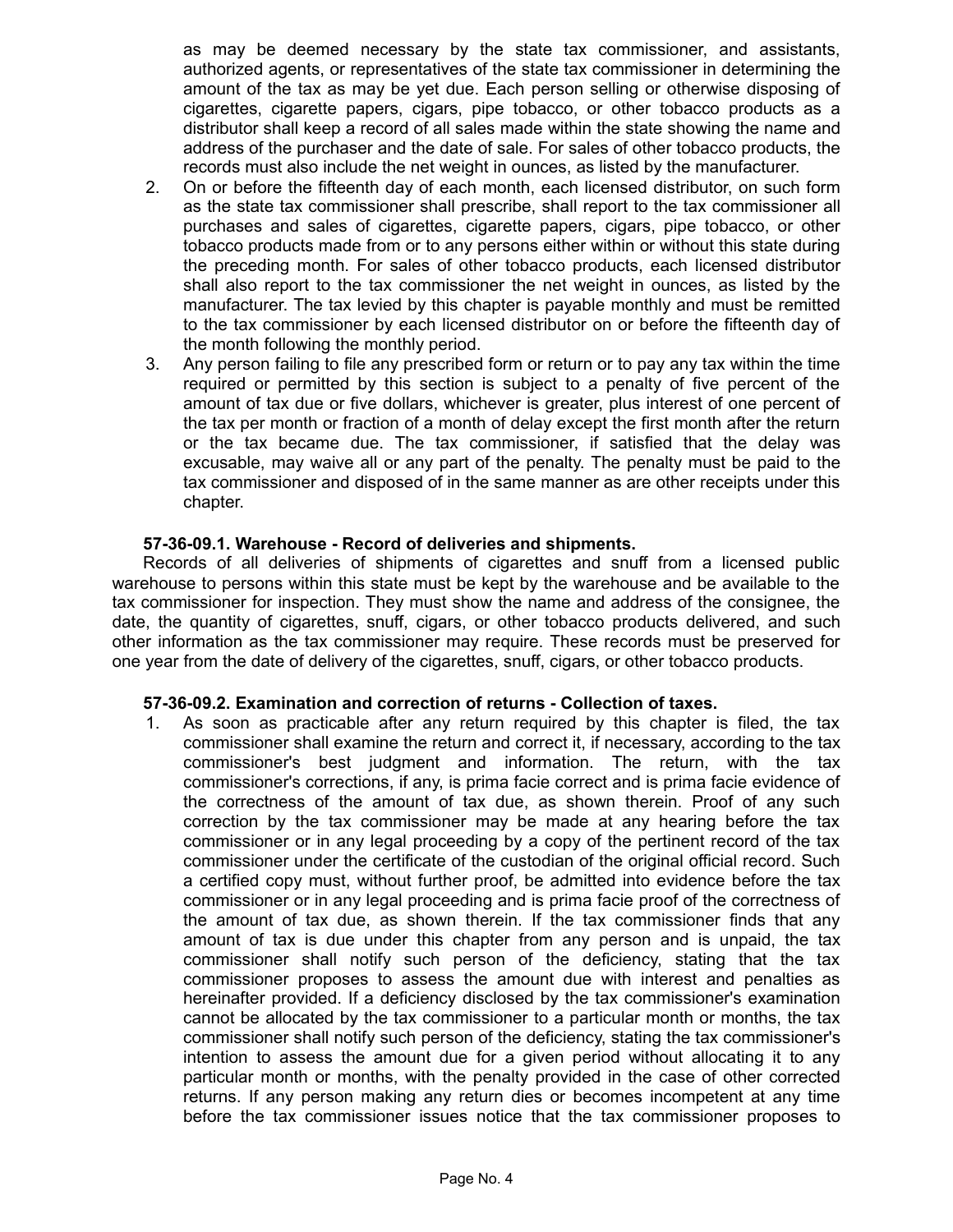assess an amount due, that notice must be issued to the administrator, executor, or other legal representative, as such, of that person.

- 2. If, within fifteen days after mailing of notice of the proposed assessment, the person to whom such notice is sent or that person's legal representative shall file a written protest to said proposed assessment and request a hearing thereon, the tax commissioner shall give notice to such person or legal representative of the time and place fixed for the hearing. Such notice of hearing and the hearing, with any appeal therefrom, must be governed by the provisions of chapter 28-32.
- 3. The tax commissioner may recover the amount of any tax due and unpaid, interest, and any penalty in a civil action.

### **57-36-09.3. Corporate officer liability.**

- 1. If a corporation holding a license issued under this chapter fails for any reason to file the required returns or to pay the tax due, the president, vice president, secretary, or treasurer, jointly or severally, having control or supervision of, or charged with the responsibility for making such returns and payments, is personally liable for the failure. The dissolution of a corporation does not discharge an officer's liability for a prior failure of the corporation to make a return or remit the tax due. The sum due for such a liability may be assessed and collected under the provisions of this chapter for the assessment and collection of other liabilities.
- 2. If the corporate officers elect not to be personally liable for the failure to file the required returns or to pay the tax due, the corporation must be required to make a cash deposit or post with the tax commissioner a bond or undertaking executed by a surety company authorized to do business in this state. The cash deposit, bond, or undertaking provided for in this section must be in an amount equal to the estimated annual tobacco products tax liability of the corporation.

### **57-36-09.4. Governor and manager liability.**

- 1. If a limited liability company holding a license issued under this chapter fails for any reason to file the required returns or to pay the taxes due under this chapter, the governors, managers, or members of a member-controlled limited liability company, jointly or severally, charged with the responsibility of supervising the preparation of the returns and payments, are personally liable for the failure. The dissolution of a limited liability company does not discharge a governor's, manager's, or member's liability for a prior failure of the limited liability company to file a return or remit the tax due. The taxes, penalty, and interest may be assessed and collected under the provisions of this chapter.
- 2. If the governors, managers, or members elect not to be personally liable for the failure to file the required returns or to pay the tax due, the limited liability company must be required to make a cash deposit or post with the tax commissioner a bond or undertaking executed by a surety company authorized to do business in this state. The cash deposit, bond, or undertaking provided for in this section must be in an amount equal to the estimated annual tobacco products tax liability of the limited liability company.

#### **57-36-09.5. Lien of tax - Collection - Action authorized.**

1. When a taxpayer liable to pay a tax or penalty imposed refuses or neglects to pay the tax, the amount, including any interest, penalty, or addition to the tax, together with the costs that may accrue in addition to the tax, is a lien in favor of the state of North Dakota upon all property and rights to property, whether real or personal, belonging to the taxpayer, and in the case of property in which a deceased taxpayer held an interest as joint tenant or otherwise with right of survivorship at the time of death, the lien continues as a lien against the property in the hands of the survivors to the extent of the deceased taxpayer's interest therein, which interest is determined by dividing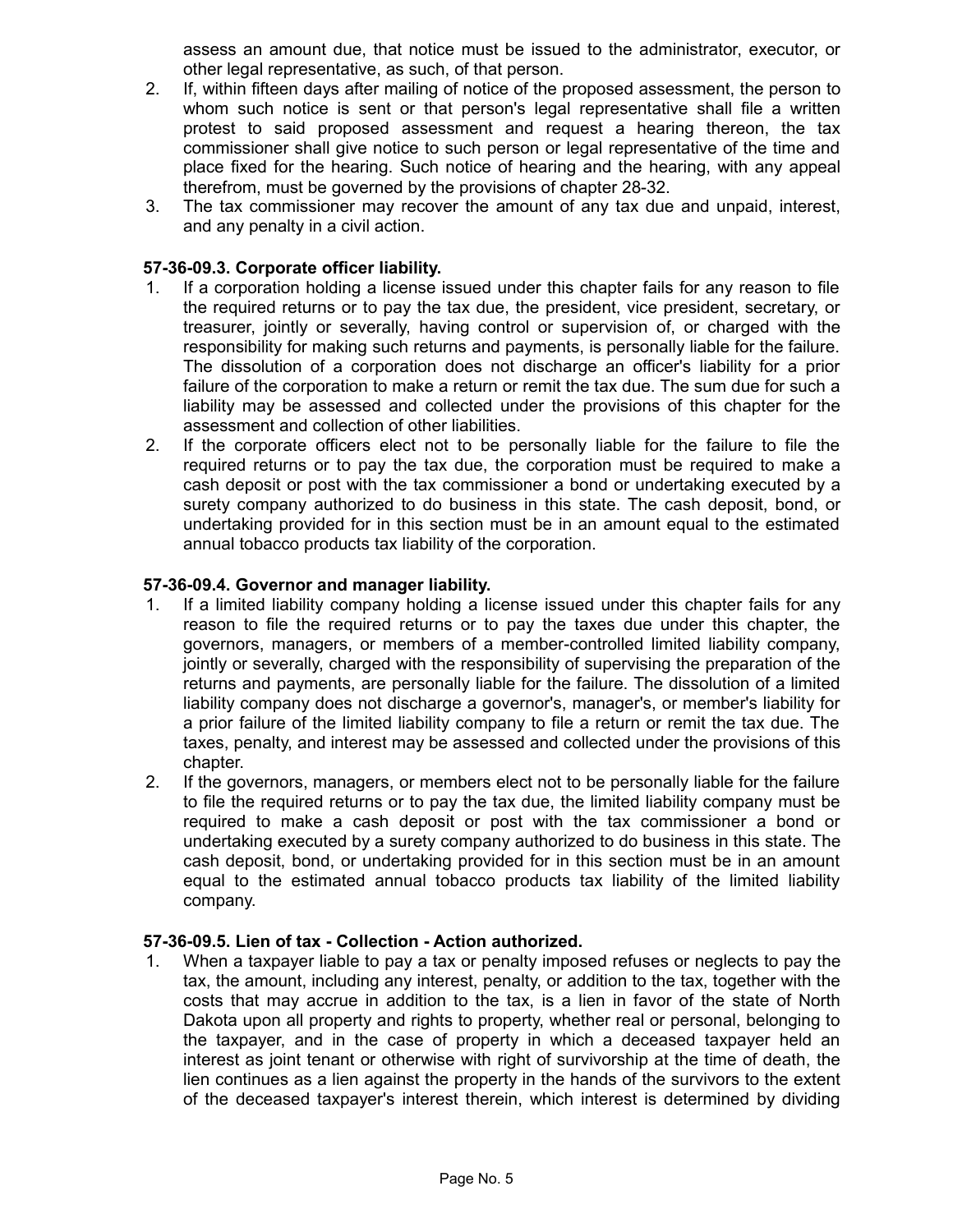the value of the entire property at the time of the taxpayer's death by the number of joint tenants or persons interested therein.

- 2. The lien attaches at the time the tax becomes due and payable and continues until the liability for the amount is satisfied. For the purposes of this section, the words "due" and "due and payable" mean the first instant at which the tax becomes due.
- 3. Any mortgagee, purchaser, judgment creditor, or lien claimant acquiring any interest in, or lien on, any property situated in the state, prior to the commissioner filing in the central indexing system maintained by the secretary of state, a notice of the lien provided for in this section takes free of, or has priority over, the lien.
- 4. The commissioner shall index in the central indexing system the following data:
	- a. The name of the taxpayer.
	- b. The name "State of North Dakota" as claimant.
	- c. The date and time the notice of lien was indexed.
	- d. The amount of the lien.
	- e. The internal revenue service taxpayer identification number or social security number of the taxpayer.

The notice of lien is effective as of eight a.m. next day following the indexing of the notice. Any notice of lien filed by the commissioner may be indexed in the central indexing system without changing its original priority as to property in the county where the lien was filed.

- 5. The commissioner is exempt from the payment of the filing fees as otherwise provided by law for the indexing of the notice of lien or for its satisfaction.
- 6. Upon payment of a tax as to which the commissioner has indexed notice in the central indexing system, the commissioner shall index a satisfaction of the lien in the central indexing system.
- 7. Upon the request of the commissioner, the attorney general shall bring an action at law or in equity, as the facts may justify, without bond to enforce payment of any taxes and any penalties, or to foreclose the lien in the manner provided for mortgages on real or personal property, and in the action the attorney general shall have the assistance of the state's attorney of the county in which the action is pending.
- 8. The foregoing remedies of the state are cumulative and no action taken by the commissioner or attorney general may be construed to be an election on the part of the state or any of its officers to pursue any remedy hereunder to the exclusion of any other remedy provided by law.

## **57-36-09.6. General partner in a limited liability limited partnership liability.**

- 1. If a limited liability limited partnership taxable under this chapter fails for any reason to file the required returns or to pay the tax due, the general partners, jointly or severally, charged with the responsibility for the preparation of the returns and payment of the tax are personally liable for the partnership's failure. The dissolution of a limited liability limited partnership does not discharge a general partner's liability for a prior failure of the partnership to file a return or remit the tax due. The taxes, penalty, and interest may be assessed and collected pursuant to the provisions of this chapter.
- 2. If the general partners elect not to be personally liable for the failure to file the required returns or to pay the tax due, the limited liability limited partnership must make a cash deposit or post with the commissioner a bond or undertaking executed by a surety company authorized to do business in this state. The cash deposit, bond, or undertaking must be in an amount equal to the estimated annual tax liability of the limited liability limited partnership.

#### **57-36-10. Stamps may be purchased at discount.**

Repealed by S.L. 1991, ch. 665, § 10.

#### **57-36-11. Tax meter machines.**

Repealed by S.L. 1991, ch. 665, § 10.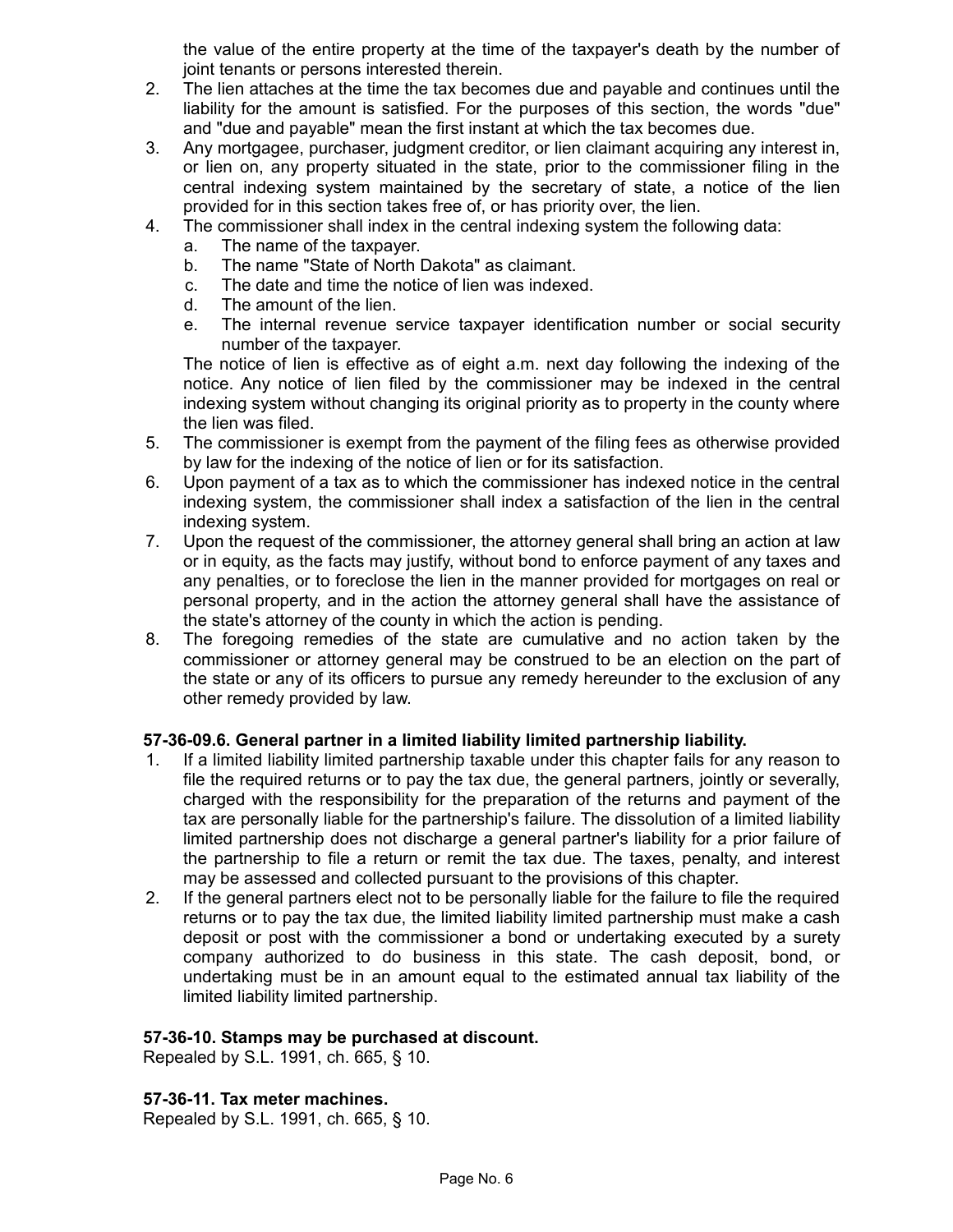## **57-36-11.1. Sales of untaxed cigarettes.**

When a distributor makes an untaxed cigarette sale to an enrolled tribal member, the distributor must obtain from the tribal member, on forms prescribed by the tax commissioner, the following information:

- 1. Name of the tribal member.
- 2. Social security number of the tribal member.
- 3. Name of the tribe of the tribal member.
- 4. Tribal enrollment number of the tribal member.
- 5. Residential address of the tribal member.
- 6. Business address and business location of the retail sales of the tribal member.
- 7. Certification that the tribal member has been granted authority from the tribe to conduct cigarette sales activity within the external boundaries of the reservation.

#### **57-36-12. Distributors may not sell stamps.**

Repealed by S.L. 1991, ch. 665, § 10.

#### **57-36-13. Unlawful to transport unstamped cigarettes.**

Repealed by S.L. 1991, ch. 665, § 10.

#### **57-36-14. Procedure in case of seizure - Determination - Judgment.**

The procedure in case of seizure of cigarettes, equipment, or any other product taxed pursuant to this chapter must be as follows:

- 1. Upon the seizure of any cigarettes and within two days thereafter, the officer making such seizure shall deliver an inventory of the property seized to the person from whom such seizure was made, if known, and shall file a copy thereof with the tax commissioner.
- 2. Within ten days after the date of the service of such inventory, the person from whom the seizure was made, or any other person claiming an interest in the property seized, may file a demand for a judicial determination of the question as to whether such property was, or lawfully is, subject to seizure and forfeiture. Thereupon the tax commissioner, within thirty days, shall institute an action in the district court of the county where such seizure was made to determine the issue of forfeiture. Such action must be brought in the name of the state of North Dakota and must be prosecuted by the state's attorney, the tax commissioner, or the attorney general. The district court shall hear such action as a court case and shall try and determine the issues of law and fact involved.
- 3. In case a judgment of forfeiture is entered, the tax commissioner, unless the judgment is stayed pending an appeal to the supreme court, as soon as convenient, shall destroy the forfeited property.
- 4. In case a demand for a judicial determination is made and no action is commenced as provided in this section, such property must be released by the tax commissioner and redelivered to the person entitled thereto.
- 5. In the event that no demand for judicial determination is made, the seized property must be deemed forfeited to the state by operation of law, and the tax commissioner shall destroy the same.
- 6. In case of the seizure of an automobile, truck, boat, airplane, conveyance, vehicle, or other means of transportation pursuant to the provisions of this chapter, the officer making the seizure shall file an inventory, and upon a demand for a judicial determination as provided in this section, the tax commissioner, within thirty days thereafter, shall commence an action in the district court of the county where such seizure was made to declare a forfeiture of such vehicle or other means of transportation, and such action must be heard and determined as other forfeiture actions instituted under this chapter.
- 7. Whenever the tax commissioner is satisfied that any person from whom property is seized was acting in good faith and without intent to evade the revenue provisions of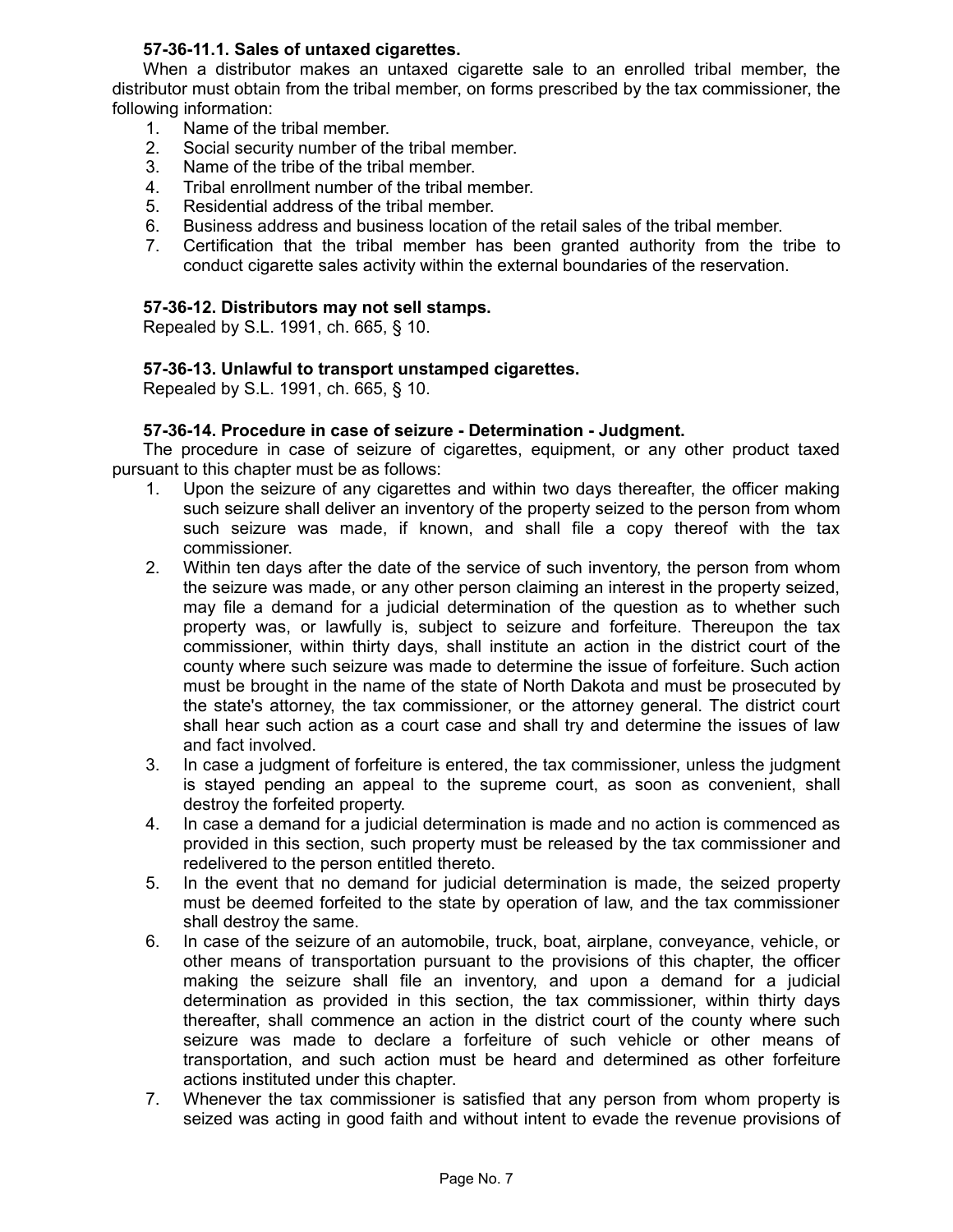this chapter, the tax commissioner shall release the property seized without further legal proceedings.

### **57-36-15. Hearings by tax commissioner.**

Repealed by S.L. 1965, ch. 403, § 23.

### **57-36-16. Petition to tax commissioner for hearing or rehearing.**

Repealed by S.L. 1965, ch. 403, § 23.

#### **57-36-17. Hearing - Appeals from decision of the tax commissioner.**

Except as provided in section 57-36-14, any person aggrieved because of any action or decision of the tax commissioner under the provisions of this chapter has the right to a hearing by the tax commissioner and has the right to appeal from the decision of the tax commissioner on such hearing, all in accordance with the provisions of chapter 28-32.

### **57-36-18. Tax commissioner to administer chapter.**

In administering this chapter, the tax commissioner and agents of the tax commissioner shall exercise the following powers:

- 1. The tax commissioner and authorized agents of the tax commissioner shall enforce the provisions of this chapter and have the powers of peace officers. They may arrest violators of the provisions of this chapter and enter complaint before any court of competent jurisdiction, and may seize without formal warrant, and use as evidence, any forged, counterfeit, spurious, or altered license found in the possession of any person in violation of this chapter.
- 2. The tax commissioner may prescribe rules and regulations not inconsistent with the provisions of the chapter for its detailed and efficient administration.

#### **57-36-19. State's attorney and other officers may be called.**

In the enforcement of this chapter, the state tax commissioner may call to the tax commissioner's assistance any state's attorney, or any peace officer, and may appoint such additional assistants as may be required to carry out the provisions of this chapter.

### **57-36-20. Penalties for violation of chapter.**

Repealed by S.L. 1975, ch. 106, § 673.

#### **57-36-21. Unlawful to counterfeit stamps or insignia.**

Repealed by S.L. 1975, ch. 106, § 673.

## **57-36-22. Separate additional tax on cigarettes - Collection - Penalty.**

Repealed by S.L. 1965, ch. 403, § 23.

## **57-36-23. Separate and additional tax on the sale of cigarettes - Collection - Allocation of revenue - Tax avoidance prohibited - Penalty.**

Repealed by S.L. 1965, ch. 403, § 23.

#### **57-36-24. Exemptions.**

All gift cigarettes, snuff, cigars, and other tobacco products, not for resale, which are given to the North Dakota veterans' home or the North Dakota state hospital for distribution to the occupants thereof, are exempt from the excise taxes levied under this chapter.

#### **57-36-25. Cigars and pipe tobacco - Excise tax on wholesale purchase price - Other tobacco products - Excise tax on weight - Penalty - Reports - Collection - Allocation of revenue.**

1. There is hereby levied and assessed upon all cigars and pipe tobacco sold in this state an excise tax at the rate of twenty-eight percent of the wholesale purchase price at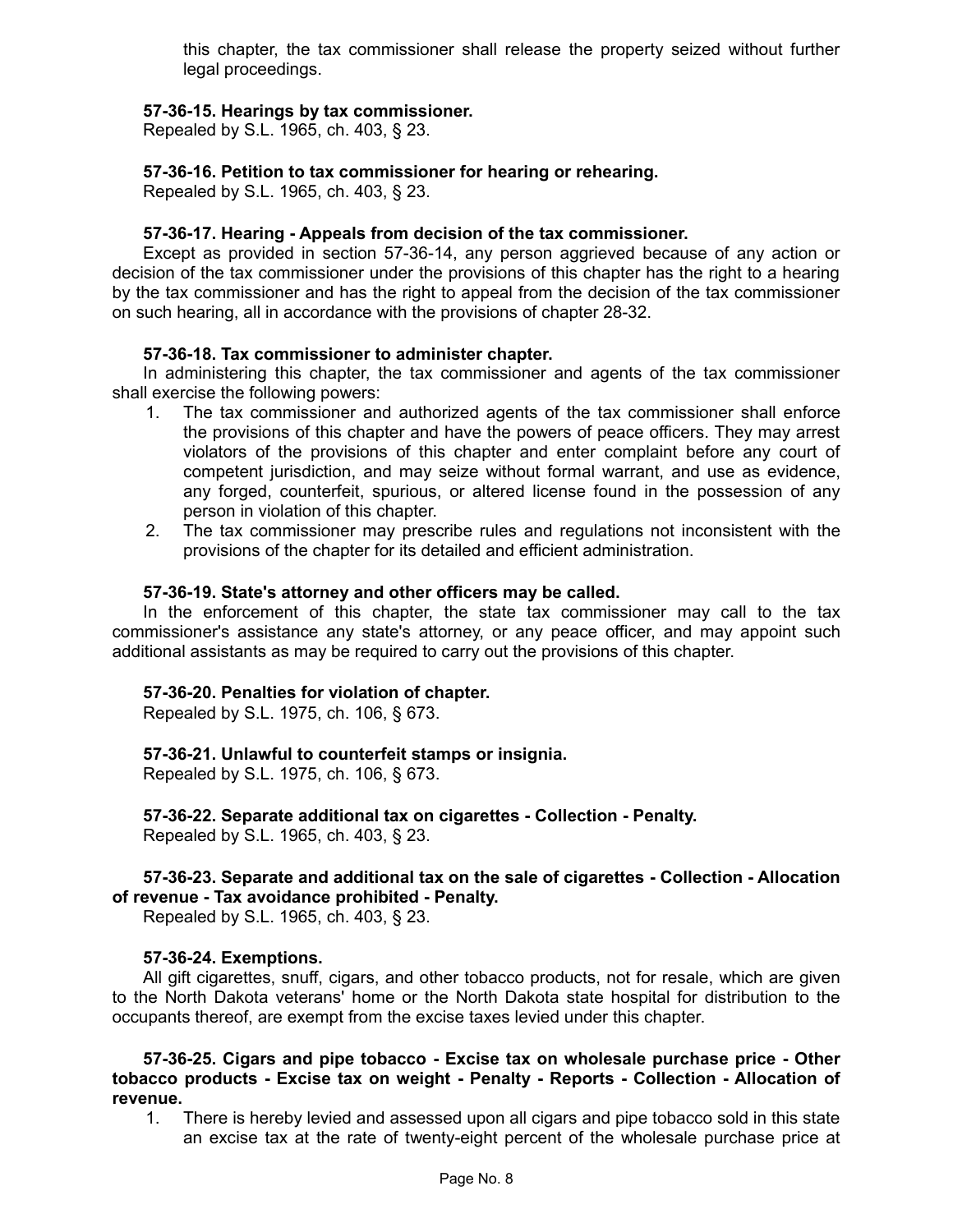which such cigars and pipe tobacco are purchased by distributors. For the purposes of this section, the term "wholesale purchase price" shall mean the established price for which a manufacturer sells cigars or pipe tobacco to a distributor exclusive of any discount or other reduction.

- 2. There is levied and assessed upon all other tobacco products sold in this state an excise tax at the following rates:
	- a. Upon each can or package of snuff, sixty cents per ounce and a proportionate tax at the like rate on all fractional parts of an ounce.
	- b. On chewing tobacco, sixteen cents per ounce and a proportionate tax at the like rate on all fractional parts of an ounce.

For purposes of this subsection, the tax on other tobacco products is computed based on the net weight as listed by the manufacturer.

- 3. The proceeds of the taxes imposed under this section, together with such forms of return and in accordance with such rules and regulations as the tax commissioner may prescribe, shall be remitted to the tax commissioner by the distributor on a calendar quarterly basis on or before the fifteenth day of the month following the quarterly period for which paid. The tax commissioner shall, however, have authority to prescribe monthly returns upon the request of the licensee distributor and such returns accompanied with remittance shall be filed before the fifteenth day of the month following the month for which the returns are filed.
- 4. Any person failing to file any prescribed form or return or to pay any tax within the time required or permitted by this section is subject to a penalty of five percent of the amount of tax due or five dollars, whichever is greater, plus interest of one percent of the tax per month or fraction of a month of delay except the first month after the return or the tax became due. The tax commissioner, if satisfied that the delay was excusable, may waive all or any part of the penalty. The penalty must be paid to the tax commissioner and disposed of in the same manner as are other receipts under this chapter.
- 5. All moneys received by the tax commissioner under the provisions of this section shall be transmitted to the state treasurer at the end of each month and deposited in the state treasury to the credit of the general fund.

## **57-36-25.1. Deduction to reimburse licensed distributor for administrative expenses.**

- 1. A licensed distributor who pays the tax due under this chapter within the time limitations prescribed may deduct and retain one and one-half percent of the tax due to reimburse the distributor for expenses incurred in keeping records, preparing and filing returns, remitting the tax, and supplying information requested by the commissioner.
- 2. The total deduction allowed by this section may not exceed one hundred dollars per month for each licensed distributor.

### **57-36-26. Cigars, pipe tobacco, and other tobacco products - Excise tax payable by dealers - Reports - Penalties - Collection - Allocation of revenue.**

1. There is levied and assessed, upon all cigars and pipe tobacco purchased in another state and brought into this state by a dealer for the purpose of sale at retail, an excise tax at the rate of twenty-eight percent of the wholesale purchase price and, upon all other tobacco products purchased in another state and brought into this state by a dealer for the purpose of sale at retail, an excise tax at the rates indicated in section 57-36-25, at the time the products were brought into this state. For the purposes of this section, the term "wholesale purchase price" means the established price for which a manufacturer sells cigars or pipe tobacco to a distributor exclusive of any discount or other reduction. However, the dealer may elect to report and remit the tax on the cost price of the products to the dealer rather than on the wholesale purchase price. The proceeds of the tax, together with the forms of return and in accordance with any rules and regulations the tax commissioner may prescribe, must be remitted to the tax commissioner by the dealer on a monthly basis on or before the fifteenth day of the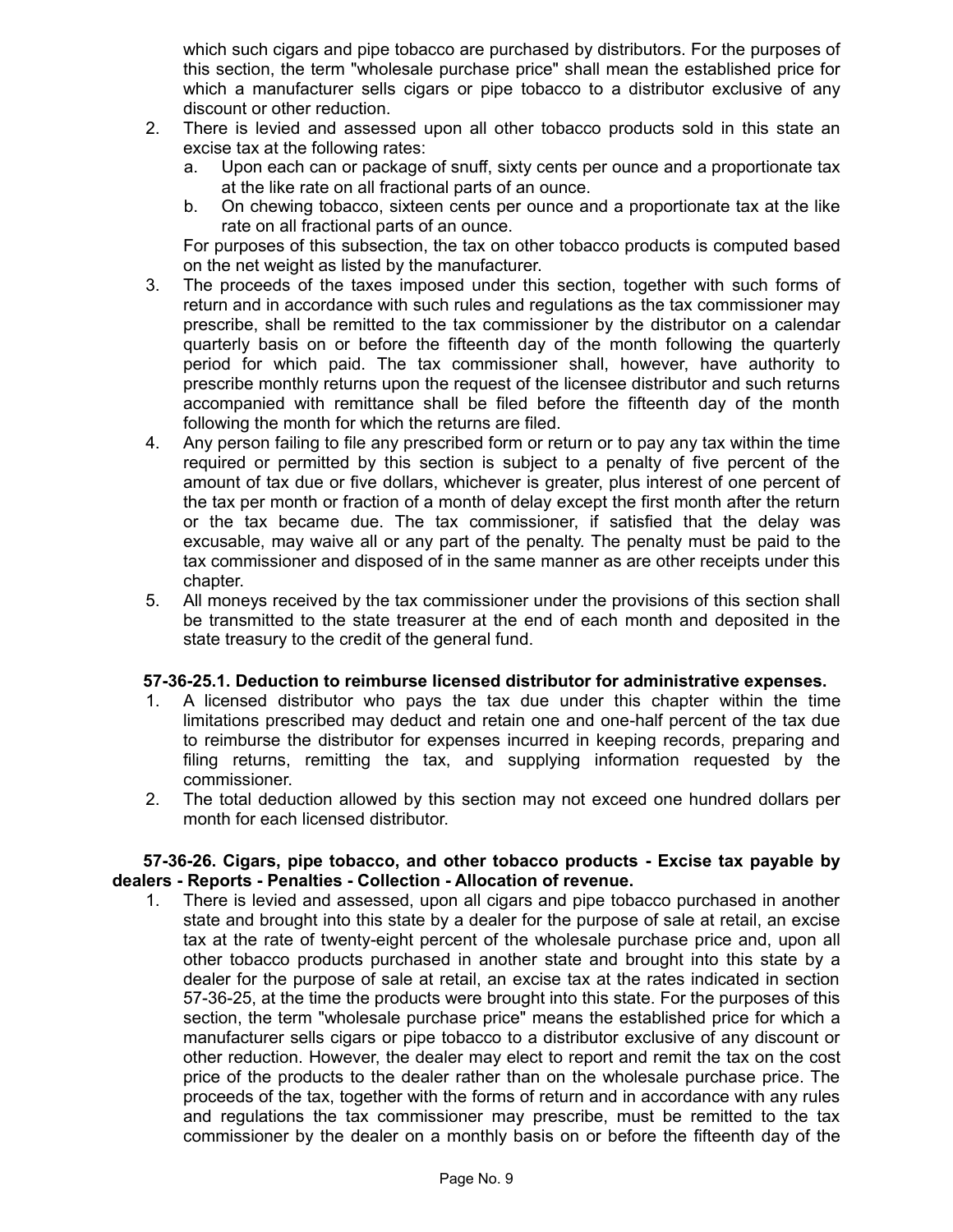month following the monthly period for which it is paid. The tax commissioner shall have the authority to place any dealer on an annual remittance basis when in the judgment of the tax commissioner the operations of the dealer merit that remittance period. In addition, the tax commissioner shall have the authority to permit the consolidation of the filing of a dealer's return when the dealer has more than one location and thereby would be required to file more than one return.

- 2. If cigars, pipe tobacco, or other tobacco products have been subjected already to a tax by any other state in respect to their sale in an amount less than the tax imposed by this section, the provisions of this section apply, but at a rate measured by the difference only between the rate fixed in this section and the rate by which the previous tax upon the sale was computed. If the tax imposed in the other state is twenty percent of the wholesale purchase price or more, then no tax is due on the article. The provisions of this subsection apply only if the other state allows a tax credit with respect to the excise tax on cigars, pipe tobacco, or other tobacco products imposed by this state which is substantially similar in effect to the credit allowed by this subsection.
- 3. Any person failing to file any prescribed forms of return or to pay any tax within the time required by this section is subject to a penalty of five dollars or a sum equal to five percent of the tax due, whichever is greater, plus one percent of the tax for each month of delay or fraction thereof excepting the month within which the return was required to be filed or the tax became due. The tax commissioner, if satisfied that the delay was excusable, may waive all or any part of the penalty. The penalty must be paid to the tax commissioner and disposed of in the same manner as are other receipts under this chapter.
- 4. All moneys received by the tax commissioner under the provisions of this section must be transmitted to the state treasurer at the end of each month and deposited in the state treasury to the credit of the general fund.

# **57-36-27. Consumer's use tax - Cigarettes - Reports - Remittances.**

- 1. A tax is hereby imposed upon the use or storage by consumers of cigarettes in this state, and upon such consumers, at the following rates:
	- a. On cigarettes weighing not more than three pounds [1360.78 grams] per thousand, five mills on each such cigarette.
	- b. On cigarettes weighing more than three pounds [1360.78 grams] per thousand, five and one-half mills on each such cigarette.
- 2. This tax does not apply if the tax imposed by section 57-36-06 has been paid.
- 3. On or before the tenth day of each calendar quarter, every consumer who during the preceding calendar quarter has acquired title or possession of cigarettes for use or storage in this state, upon which cigarettes the tax imposed by section 57-36-06 has not been paid, shall file a return with the tax commissioner showing the quantity of cigarettes so acquired. The return must be made upon a form furnished and prescribed by the tax commissioner and must contain such other information as the tax commissioner may require. The return must be accompanied by a remittance for the full unpaid tax liability shown by it.
- 4. As soon as practicable after any return is filed, the tax commissioner shall examine the return and correct it, if necessary, according to the tax commissioner's best judgment and information.
- 5. In case any consumer required to pay the tax levied by this section fails to file a return or remit the tax as herein required, the tax commissioner has the authority to make an assessment of tax against the consumer according to the commissioner's best judgment and information.
- 6. All of the provisions of this chapter relating to corrections of returns, deficiency assessments, protests thereto, hearings thereon, interest and penalties, and collections of taxes are applicable to consumers under this section in like manner as though set out in full herein.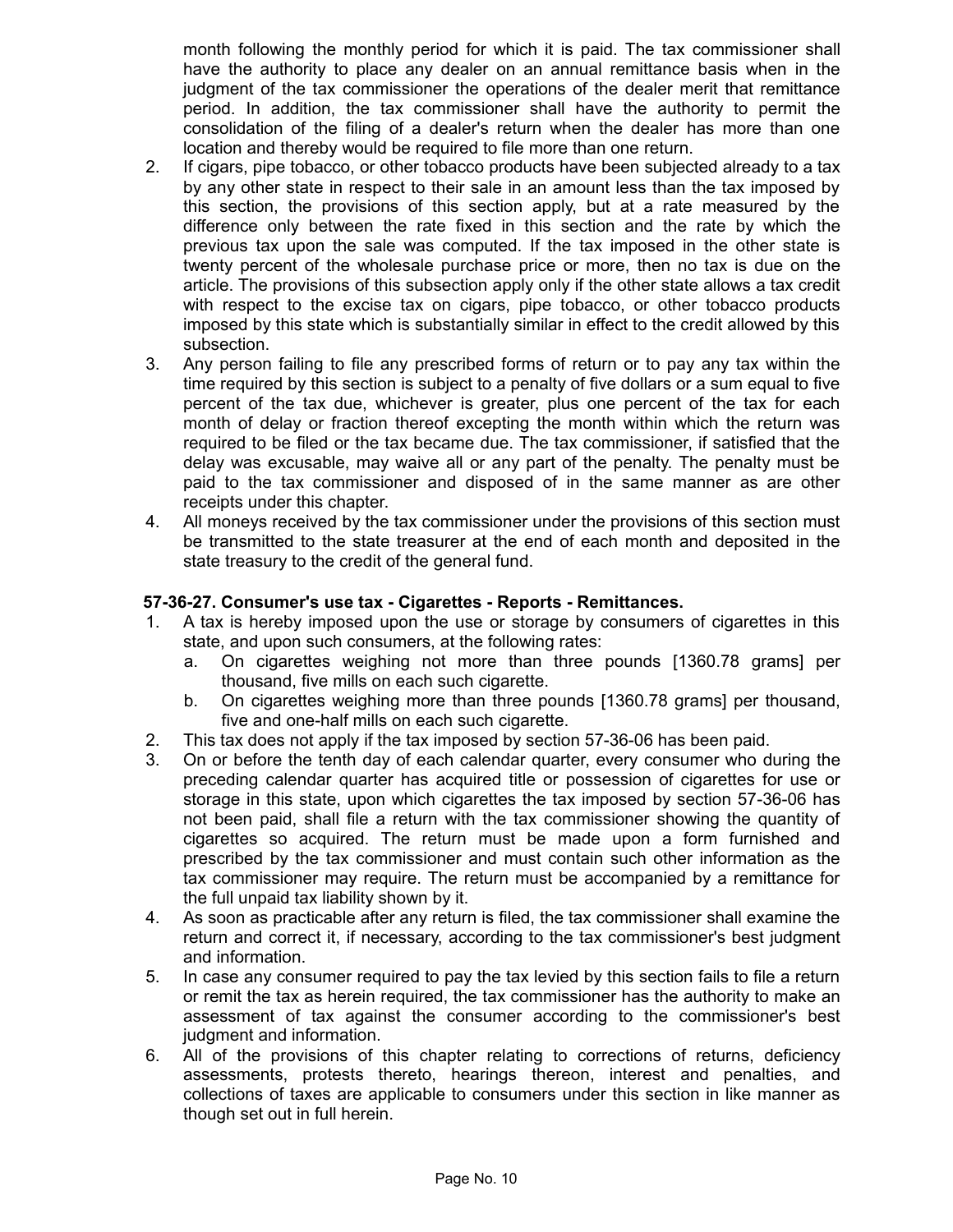### **57-36-28. Consumer's use tax - Cigars, pipe tobacco, and other tobacco products - Reports - Remittances.**

- 1. A tax is imposed upon the use or storage by consumers of cigars, pipe tobacco, and other tobacco products in this state, and upon those consumers, at the rates indicated in section 57-36-25.
- 2. This tax does not apply if the tax imposed by section 57-36-25 or 57-36-26 has been paid and it does not apply to cigars, pipe tobacco, or other tobacco products exempt under section 57-36-24.
- 3. On or before the tenth day of each calendar quarter, every consumer who, during the preceding calendar quarter, has acquired title to or possession of cigars, pipe tobacco, or other tobacco products for use or storage in this state, upon which products the tax imposed by either section 57-36-25 or 57-36-26 has not been paid, shall file a return with the tax commissioner showing the quantity of such products so acquired. For sales of other tobacco products, the return must also include the net weight in ounces, as listed by the manufacturer. The return must be made upon a form furnished and prescribed by the tax commissioner and must contain such other information as the tax commissioner may require. The return must be accompanied by a remittance for the full unpaid tax liability shown by it.
- 4. As soon as practicable after any return is filed, the tax commissioner shall examine the return and correct it, if necessary, according to the tax commissioner's best judgment and information.
- 5. If any consumer required to pay the tax levied by this section fails to file a return or remit the tax as required, the tax commissioner shall make an assessment of tax against the consumer according to the tax commissioner's best judgment and information.
- 6. All of the provisions of this chapter relating to corrections of returns, deficiency assessments, protests, hearings, interest and penalties, and collections of taxes apply to consumers under this section.

## **57-36-29. Correction of errors.**

- 1. If it appears that as a result of a mistake an amount of tax, penalty, or interest has been paid which was not due under the provisions of this chapter, then such amount becomes due under this chapter, and the amount must be credited or refunded to such person or firm by the tax commissioner.
- 2. Whenever a distributor destroys cigarettes, cigars, pipe tobacco, or other tobacco products accidentally, or intentionally, because of staleness or other unfitness for sale, a credit or refund must be given to the wholesaler under the terms and conditions prescribed by the tax commissioner.

## **57-36-30. Issuance of credit or refund.**

Whenever by any provisions of this chapter a credit or refund is authorized, the tax commissioner shall issue a credit applicable to future obligations under this chapter or certify the amount of the refund, the reason therefor, and the name of the payee to the director of the office of management and budget, who shall thereupon draw a warrant on the fund to which the payment had been credited in the amount specified payable to the named payee.

## **57-36-31. Transfer and allocation of revenues - Appropriation.**

- 1. All moneys received by the tax commissioner under the provisions of this chapter must be transmitted to the state treasurer at the end of each month and deposited in the state treasury to the credit of the general fund, except as hereinafter provided.
- 2. All moneys received from the levy and assessment of one and one-half mills on each of the classes of cigarettes provided in this chapter are appropriated and must be distributed on or before the thirtieth day of June and the thirty-first day of December of each year on a per capita basis to the incorporated cities for such purposes as are now or may be hereafter authorized by law, the allocation to be based upon the